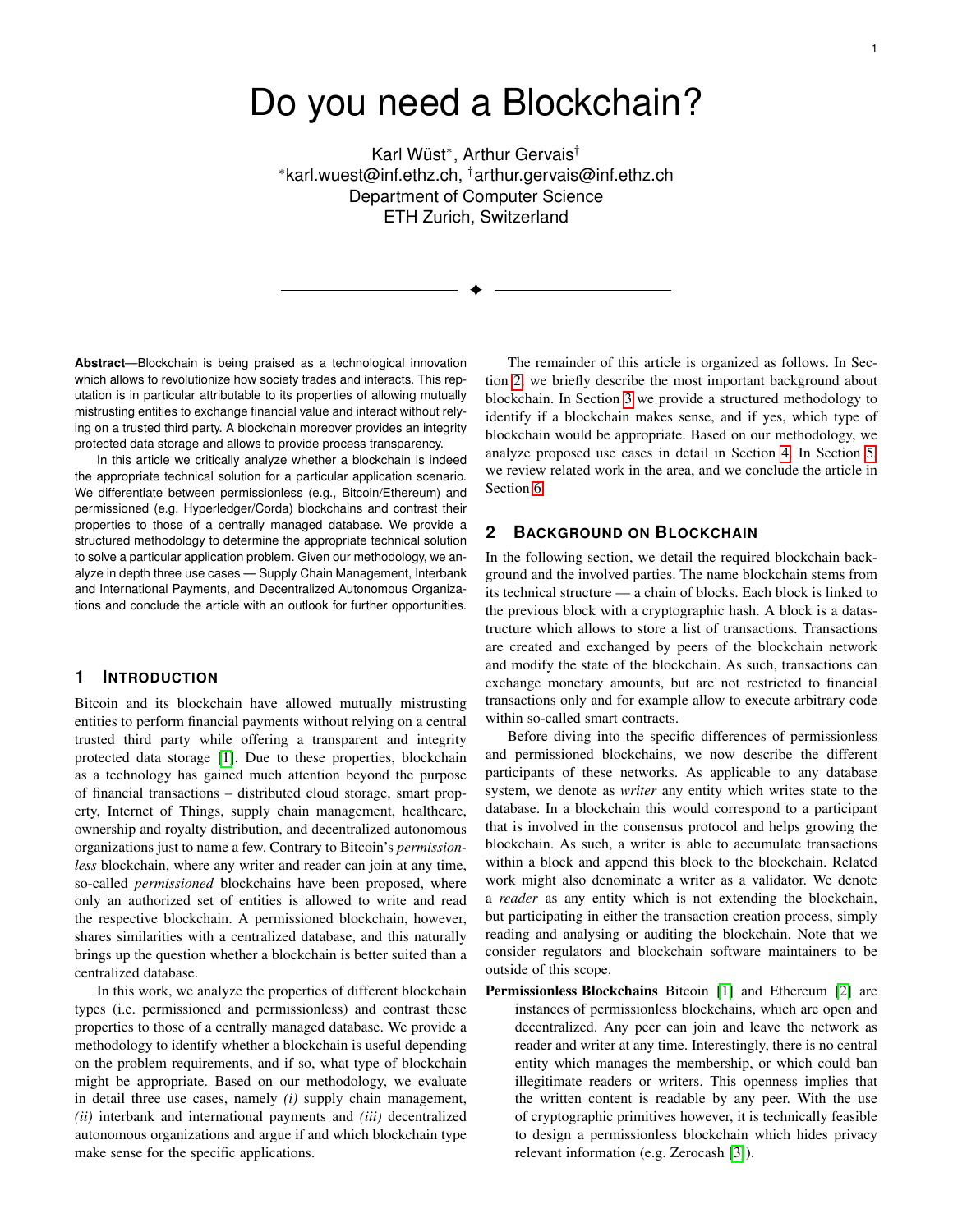Permissioned Blockchains To only authorize a limited set of readers and writers, so called-permissioned blockchains have been recently proposed. Here, a central entity decides and attributes the right to individual peers to participate in the write or read operations of the blockchain. To provide encapsulation and privacy, reader and writer could also run in separated parallel blockchains that are interconnected. The most widely known instance of permissioned blockchains are Hyperledger Fabric and R3 Corda [\[4\]](#page-6-5).

## **2.1 Properties**

In the following, we describe and compare the most relevant properties that distributed ledgers and centralized systems provide.

- Public Verifiability allows anyone to verify the correctness of the state of the system. In a distributed ledger, each state transition is confirmed by verifiers (e.g. miners in Bitcoin), which can be a restricted set of participants. Any observer, however, can verify that the state of the ledger was changed according to the protocol and all observers will eventually have the same view of the ledger, at least up to a certain length. In a centralized system, different observers may have entirely different views of the state. As such, they might not be able to verify that all state transitions were executed correctly. Instead, observers need to trust the central entity to provide them with the correct state.
- Transparency of the data and the process of updating the state is a requirement for public verifiability. The amount of information that is transparent to an observer, however, can differ, and not every participant needs to have access to every piece of information.
- Privacy is an important property of any system. There exists an inherent tension between privacy and transparency. Privacy is certainly easier to achieve in a centralized system because transparency and public verifiability are not required for the functioning of the system.
- Integrity of information ensures that information is protected from unauthorized modifications, i.e. that retrieved data is correct. The integrity of information is closely linked to public verifiability. If a system provides public verifiability, anyone can verify the integrity of the data; integrity can otherwise only be ensured if the centralized system is not compromised.
- Redundancy of data is important for many use cases. In blockchain systems, redundancy is inherently provided through replication across the writers. In centralized systems, redundancy is generally achieved through replication on different physical servers and through backups.
- Trust Anchor defines who represents the highest authority of a given system that has the authority to grant and revoke read and write access to a system.

#### <span id="page-1-2"></span>**2.2 Tensions between Transparency and Privacy**

There exist an inherent tradeoff between transparency and privacy. A fully transparent system allows anyone to see any piece of information, i.e. no privacy is provided. Likewise, a fully private system provides no transparency. However, a system can still provide significant privacy-guarantees while making the process of state transitions transparent, e.g. a distributed ledger can provide public verifiability of its overall state without leaking information about the state of each individual participant. Privacy in a public

system can be achieved using cryptographic techniques but typically comes at the cost of lower efficiency. The cryptocurrency Zerocash [\[3\]](#page-6-4) for example makes use of computationally expensive cryptography to provide full anonymity while still providing sufficient transparency to publically verify the ledger state.

# <span id="page-1-0"></span>**3 WHERE DOES A BLOCKCHAIN MAKE SENSE?**

In general, using an open or permissioned Blockchain only makes sense when multiple mutually mistrusting entities want to interact and change the state of a system, and are not willing to agree on an online trusted third party.

To ease the decision making process, we provide a flow chart in Figure [1.](#page-2-0) We consider one or multiple parties that write the system state, i.e. a writer corresponds to an entity with write access in a typical database system or to consensus participant in a blockchain system.

If no data needs to be stored, no database is required at all, i.e. a blockchain, as a form of database, is of no use. Similarly, if only one writer exists, a blockchain does not provide additional guarantees and a regular database is better suited, because it provides better performance in terms of throughput and latency. If a trusted third party (TTP) is available, there are two options. First, if the TTP is always online, write operations can be delegated to it and it can function as verifier for state transitions. Second, if the TTP is usually offline, it can function as a certificate authority in the setting of a permissioned blockchain, i.e. where all writers of the system are known. If the writers all mutually trust each other, i.e. they assume that no participant is malicious, a database with shared write access is likely the best solution. If they do not trust each other, using a permissioned blockchain makes sense. Depending on whether public verifiability is required, anyone can be allowed to read the state (public permissioned blockchain) or the set of readers may also be restricted (private permissioned blockchain). If the set of writers is not fixed and known to the participants, as is the case for many cryptocurrencies such as Bitcoin, an permissionless blockchain is a suitable solution.

In Table [1](#page-2-1) we contrast some properties of permissionless and permissioned blockchains, and a central database. In a centralized systems, the performance in terms of latency and throughput is generally much better than in blockchain systems, as blockchains add additional complexity through their consensus mechanism. For example, Bitcoin can currently only sustain a throughput of approximately seven transactions per second (which could be extended to approximately 66 without compromising security [\[5\]](#page-6-6)), while a centralized system such as Visa can handle peaks of more than fifty thousand transactions. There is a tradeoff between decentralization, i.e. how well a system scales to a large number of writers without mutual trust, and throughput, i.e. how many state updates a system can handle in a given amount of time. When making the decision of whether to use a blockchain system or not, this tradeoff should be taken into account as well.

# <span id="page-1-1"></span>**4 CASE BY CASE**

In the following Section, we outline several use cases where industrial efforts are advertising to use blockchain technology. Where possible, we evaluate objectively how a blockchain solution might make sense and what the technical, security and privacy implications would be.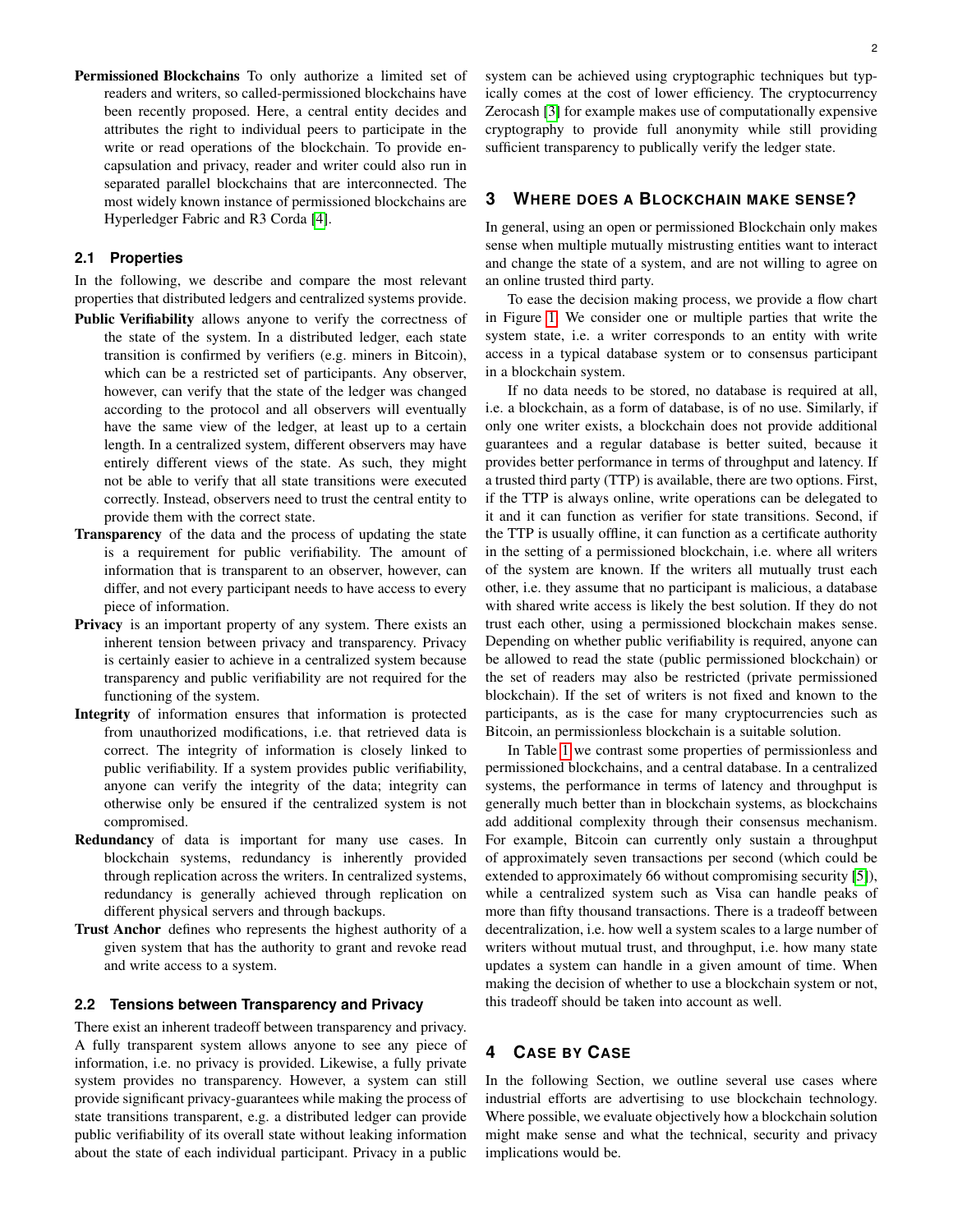<span id="page-2-0"></span>

Fig. 1: A flow chart to determine whether a blockchain is the appropriate technical solution to solve a problem (Table [1](#page-2-1) should be considered in the decision making process as well). Writers refer to entities with write access to the database/blockchain, i.e. in a blockchain setting, a writer corresponds to a consensus participant. If a trusted third party (TTP) is available that is not always online, this can be used to establish a known group of writers, i.e. the TTP can function as a certificate authority in such a setting. Public and private permissioned blockchains differ in that a public blockchain allows anyone to read the contents of the chain and thus verify the validity of the stored data, while a private blockchain only allows a limited number of participants to read the chain. Note that for any blockchain based solution it is possible to make use of cryptographic primitives in order to hide privacy-relevant content.

<span id="page-2-1"></span>

|                             | Permissionless Blockchain | Permissioned Blockchain       | Central Database |
|-----------------------------|---------------------------|-------------------------------|------------------|
| Throughput                  | Low                       | High                          | Very High        |
| Latency                     | Slow                      | Medium                        | Fast             |
| Number of readers           | High                      | High                          | High             |
| Number of writers           | High                      | Low                           | High             |
| Number of untrusted writers | High                      | Low                           | $\Omega$         |
| Consensus mechanism         | Mainly PoW, some PoS      | BFT protocols (e.g. PBFT [6]) | None             |
| Centrally managed           | No                        | Yes                           | Yes              |

TABLE 1: We differentiate between permissionless, permissioned blockchains and a centralized database. Note that a permissioned blockchain can be public, for example if public verifiability of the content is desired.

## <span id="page-2-2"></span>**4.1 Supply Chain Management**

In Supply Chain Management (SCM), the flow of materials and services required in manufacturing a given product is managed, which includes various intermediate storage and production cycles until the delivery to the final point of consumption. Typically, multiple companies interact and trade on a global scale within a given supply chain. Due to this complexity, associated costs of managing the inventory, processes and failure detection are particularly expensive.

Several companies (e.g. Skuchain, Provenance, Walmart, Everledger) advertise to provide blockchain based solutions to improve the efficiency of supply chain management solutions. Some even claim that blockchain technology paves the way to *demand* instead of *supply* chains, where businesses will benefit from a greater flexibility in interacting with different markets and balancing the price risks.

Traditional SCM is driven by planning and communication. The future demand is estimated based on the past and current demand, information is pushed to the involved stakeholders that hope to get the relevant information on time to respond to changes, delays or errors. Companies decide what product is released to the market at what time, and customers indirectly drive the demand.

In demand chain management (DCM), the customer's interest is at the core of the chain — reduced costs, performant customer service, and faster go-to-market from idea or minimum viable product (MVP), just to name a few examples. DCM allows for this increased flexibility by requiring all stakeholders to have a realtime visibility of what consumers want and purchase. All parties of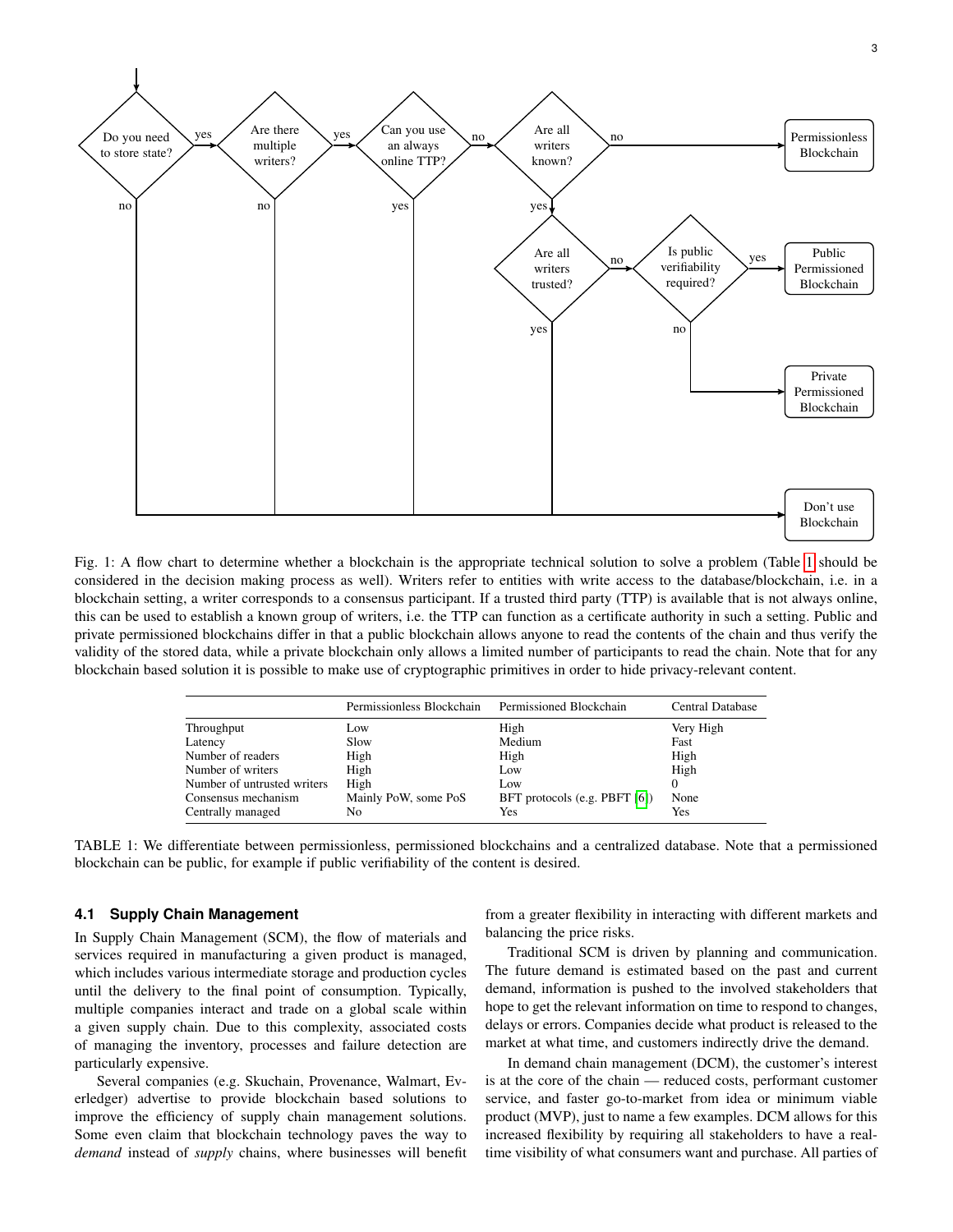the demand chain have therefore to be tightly connected within a network. Contrary to SCM, which "optimizes the flow" and might be based on incomplete and inaccurate market assessements, DCM requires companies to have a complete and accurate view of the market to proactively choose optimal production decisions. As such, the information flow in DCM's is *pull* based rather than *push* based: the stake holders do not need to wait for a notification, but can actively query the state of the chain management.

While SCM solutions certainly can and should be improved, it is unclear why blockchain in particular is a suitable technical solution. Skuchain for instance (cf. Figure [2\)](#page-3-0) relies on IBM's Hyperledger Fabric as blockchain backend. Fabric's pluggable consensus options allow for a wide range of flexibility on how many nodes are actually taking part in the consensus process. Skuchain acknowledged (upon request in private correspondance) that for most supply chain management features a single source of truth would be sufficient — as such a single trusted database at Skuchain should be sufficient to satisfy most business needs.

Provenance aims to provide another blockchain based solution for more transparency in product supply chains. Provenance does not provide any details on their technical product but claims that *data can be accessed and verified by all actors*. Even if Provenance manages to hide the actor's identity (as claimed in the whitepaper), such data would leak a considerable amount of business critical information from the different actors — e.g., production volume and times.

Everledger has digitally certified over 1 mio. diamonds and records every diamond permanently in the Everledger blockchain to provide a clear audit trail for stakeholders. While Everledger does not provide technical details on their solution, Everledger claims to use a hybrid model between a public and a private blockchain to benefit from the permissioned controls in private blockchains.

<span id="page-3-0"></span>

Fig. 2: Traditional SCM (left) compared to blockchain-based Supply Chain Management (right). Traditional SCM is distributed, i.e. there is no central entity. A blockchain powered SCM maintains a distributed ledger where participant can update and read (pull) the current SCM state.

## *4.1.1 Outlook*

The participants of a SCM vary greatly across different supply chains and the same peers might take different roles across different supply chains. The segmentation basis for different actors in the supply chain is typically defined by their respective ownership stake of the product that is being produced. This implies that a single blockchain would be required for every supply chain that a participant is involved in — which clearly deteriorates the performance of the final solution.

Following our methodology from Section [3,](#page-1-0) a SCM certainly requires to store data. Multiple writers are involved, i.e. the different participants of the SCM that own a certain share of the final

product. Skuchain acknowledged to only require a single source of trust, which would however remove the decentralized component of the blockchain, and thus be equivalent to a trusted central server. Continuing our methodology, a SCM could technically likely always use an online TTP. If that is not possible, at least all writers will be known, which leaves us to choose between a permissioned or no blockchain.

This reasoning leaves us with the question whether all writers can be trusted. Supply chain management has the inherent problem of the interface between the digital and the physical world. A human, or some machine under the control of a single writer, typically is required to register that a certain good has arrived in a warehouse, and if for example its quality is appropriate. If there is no trust in the operation of these employees, then the whole supply chain is technically compromised as any data can be supplied by a malicious writer. If, on the other hand, all writers are trusted, a blockchain is not needed as a regular database with shared write access can be used instead. Note that if through some technical means, the connection between the digital and physical world could be realized in a secure manner, then the previous reasoning might change.

## **4.2 Interbank and International Payments**

In this Section, we outline how interbank and international payments are currently performed in the banking system. In addition, we describe solutions based on distributed ledger technology that aim to simplify and replace the current system. Based on this understanding we explain the benefits and drawbacks of using distributed ledger technology to simplify interbank payments.

#### *4.2.1 The Legacy System*

Traditionally, in the current banking system, a transaction transferring money from an account at bank  $A$  to an account at bank  $B$  takes multiple steps. Contrary to cash transfers, debts in bank transfers are typically not immediately settled.

If Alice wants to transfer \$100 to Bob, Alice's account is debited with \$100 and Bob's account should be credited with the same amount. If the accounts are at the same bank, the bank can simply apply these changes to their books because the total debit and credit amount of the bank remains identical. If Alice however, has her account at bank  $A$  and Bob at bank  $B$ , the total debit of bank A changes when debiting Alice's account. Similarly, if Bank  $B$  credits Bob's account without debiting another account with the same value, the sum of all debits and all credits at Bank  $\beta$  would no longer be equal. This can be solved, if each of the banks have an account with the other bank (commonly referred to as a *Nostro* account). Then, bank  $\mathcal A$  could debit Alice's account and credit  $\mathcal B$ 's account while bank  $\beta$  would debit  $\mathcal{A}$ 's account and credit Bob's account while modifying the respective Nostro account.

In practice this would lead to large debts between banks which brings a large amount of risk. Banks therefore have accounts at a central bank, which is mirrored in a local account (*mirror account*) at the bank for bookkeeping, where they credit and debit the central bank. I.e., bank  $A$  debits Alice's account, informs the central bank of the payment and credits the mirror of their account at the central bank, the central bank debits the account of bank A, credits bank  $\mathcal{B}$ 's account and informs  $\mathcal{B}$  of the payment, who then debits their central bank mirror account and credits Bob's account. The central banks are used as settlement authorities for the payments in the currency for which they are responsible,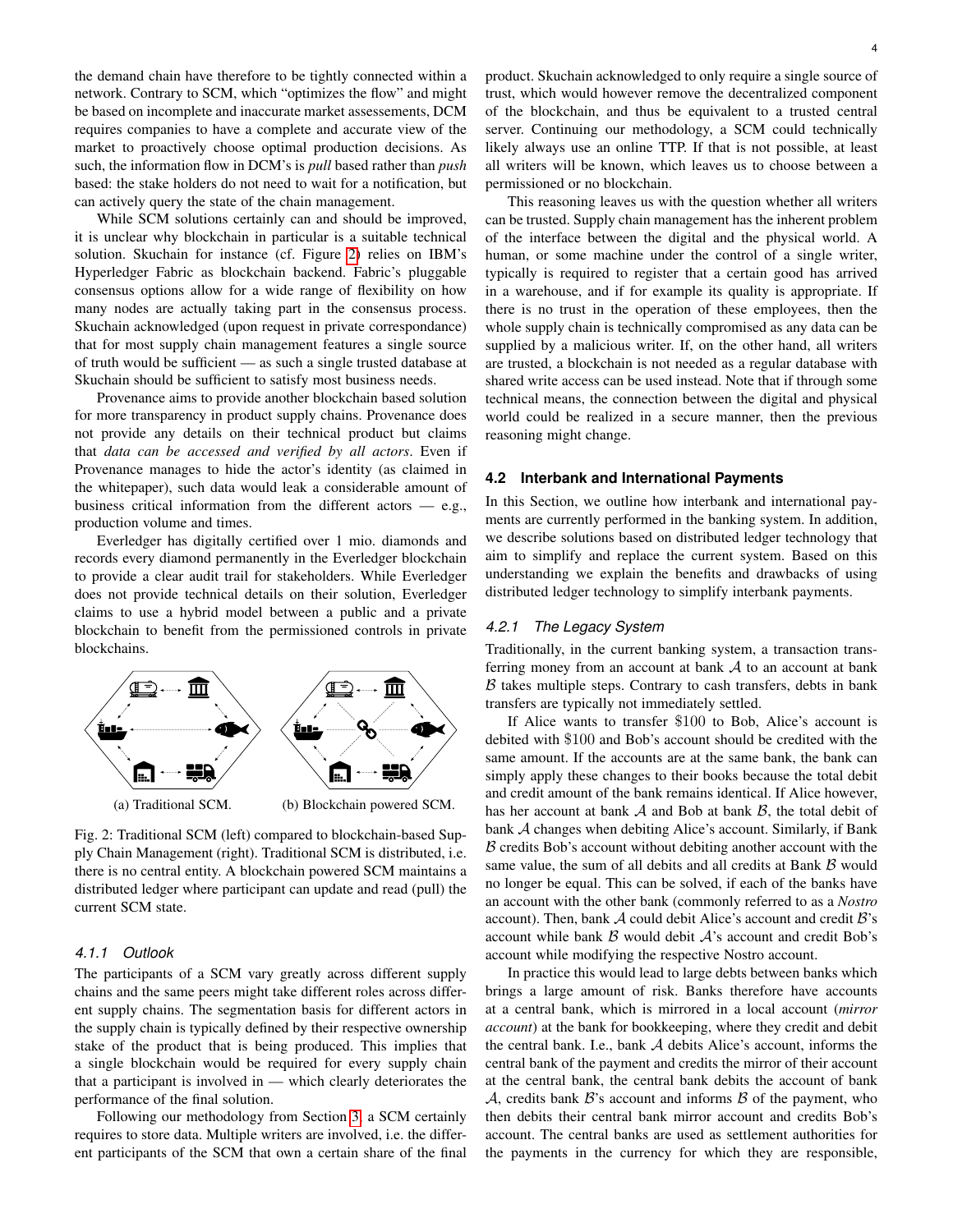<span id="page-4-0"></span>

Fig. 3: The logical flow of money and accounting steps involved in a traditional international payment in which Alice from Europe pays USD 100 to Bob in the USA. At Bank A, Alice implicitly buys USD with EUR, i.e. her account gets debited while the banks Euro account is credited with the same amount (EUR 94.35). The banks USD account then gets debited with the bought USD, which are credited to the mirror account of Bank C, who then debit Bank A's Nostro account (i.e. the account that Bank A holds at Bank C) and credit the mirror account of the US central bank (FED). The FED then debits Bank C's Nostro account and credits Bank B, who then debits the central banks mirror account and finally credit Bob's account with the intended amount. Note that in this simplified example, fees that would occur in practice at intermediate steps are not shown.

since they are trusted to fulfill their debts (by issuing money if necessary).

Already, three banks are involved for a single payment and in practice, additional parties such as clearing houses take part, such that low value payments can be batched and the central bank does not need to be involved in every interbank payment. For international (i.e., inter currency) payments, even more parties need to be involved, e.g., if Alice has a Euro account at bank A located in the EU and bank  $\beta$  is located in the USA. For cross currency payments, there is no single central bank that is able to settle the payments and bank A does not have an account with the US central bank.

Instead, bank  $\mathcal A$  has a USD account at some commercial bank  $\mathcal C$  in the USA, which we assume to be distinct from  $\mathcal B$ for this example. This bank  $\mathcal C$  is called  $\mathcal A$ 's correspondent bank. This requires a trust relationship between banks  $A$  and  $C$ . In our example, some amount of Euro is debited in Alice's account with which USD is implicitly bought by Alice at bank  $A$ , i.e.,  $A$ 's Euro position increases while the USD position decreases by \$100. The \$100 are credited to the mirror account for  $A$ 's account at Bank C. Bank C then debits  $A$ 's account at their bank and transfers the money to bank  $\beta$  using the US central bank (FED) for the settlement. This money transfer is depicted in Figure [3.](#page-4-0)

For money transfers in currencies for which a bank does not have a correspondent bank, additional intermediate hops may be required which adds complexity, more delays and as a consequence higher costs.

Overall, the main drawbacks of the correspondent banking system are the long transaction confirmation time, the cost caused by the multiple intermediate hops and the trust that is required between the banks in order for the system to work.

## *4.2.2 Distributed Ledger Technology for Interbank Payments*

Due to the high costs entailed by the correspondent banking system, many put their hopes into distributed ledger technology to simplify interbank payments. Some central banks such as the Monetary Authority of Singapore (MAS) and the Bank of Canada are working on solutions to use distributed ledger technology for interbank payments [\[7\]](#page-6-8), [\[8\]](#page-6-9). In the solution of the MAS, banks deposit some amount of money with the MAS and in return receive the same amount on the distributed ledger. The ledger can then be used to immediately transfer money between the banks. While this does not allow cross currency transfers, it simplifies interbank payments within a single currency and is a first step towards replacing the payment system.

Similarly, companies such as SWIFT [\[9\]](#page-6-10) and Visa started to develop proof of concepts for international payments using blockchain technology. While these proof of concepts are not yet public and very little information about them is available, other solutions using distributed ledgers that aim to simplify crossborder payments are already more developed.

*Ripple* aims to provide a global settlement network based on a distributed ledger. Ripple only partially replaces the correspondent banking system. Banks can continue to use correspondent banks to process payments in cases where liquidity in the required foreign currency is available at low rates. Otherwise, banks can use third party liquidity providers to provide the required liquidity. Similar to the traditional correspondent banking system, a payment may require multiple hops if no trust relationship exists between the two banks that are parties in the transaction. Contrary to the traditional system, the payment is atomic, i.e., either all of the intermediate payments go through or none of them. In the traditional system, if something goes wrong for an intermediate payment, previous payments have to be reversed and sometimes manual intervention is required. Additionally, Ripple provides its own currency, XRP, which can be used as intermediate currency for transactions.

XRP is the only currency on the Ripple ledger for which transactions do not entail counterparty risk. Other currencies are "issued" by gateways that need to be trusted to settle the owed debts outside of the distributed ledger if a party chooses to withdraw a deposit. This means, for example, that not all USD have the same issuer and they are not backed by the central bank, i.e., an on-chain US Dollar is not a real US Dollar and, de facto, every issuer creates a new parallel currency. Because of this gateway system, Ripple does not remove the trust relationships required in the correspondent banking system but simply shifts them to other parties, the gateways.

This limitation could be removed if such a system would use central banks to act as gateways, since the currencies issued on Ripple would then actually correspond to the real currencies. This would remove all trust requirements for settlement other than the trust in the central banks, which is a necessity in any case when transacting in the corresponding currency.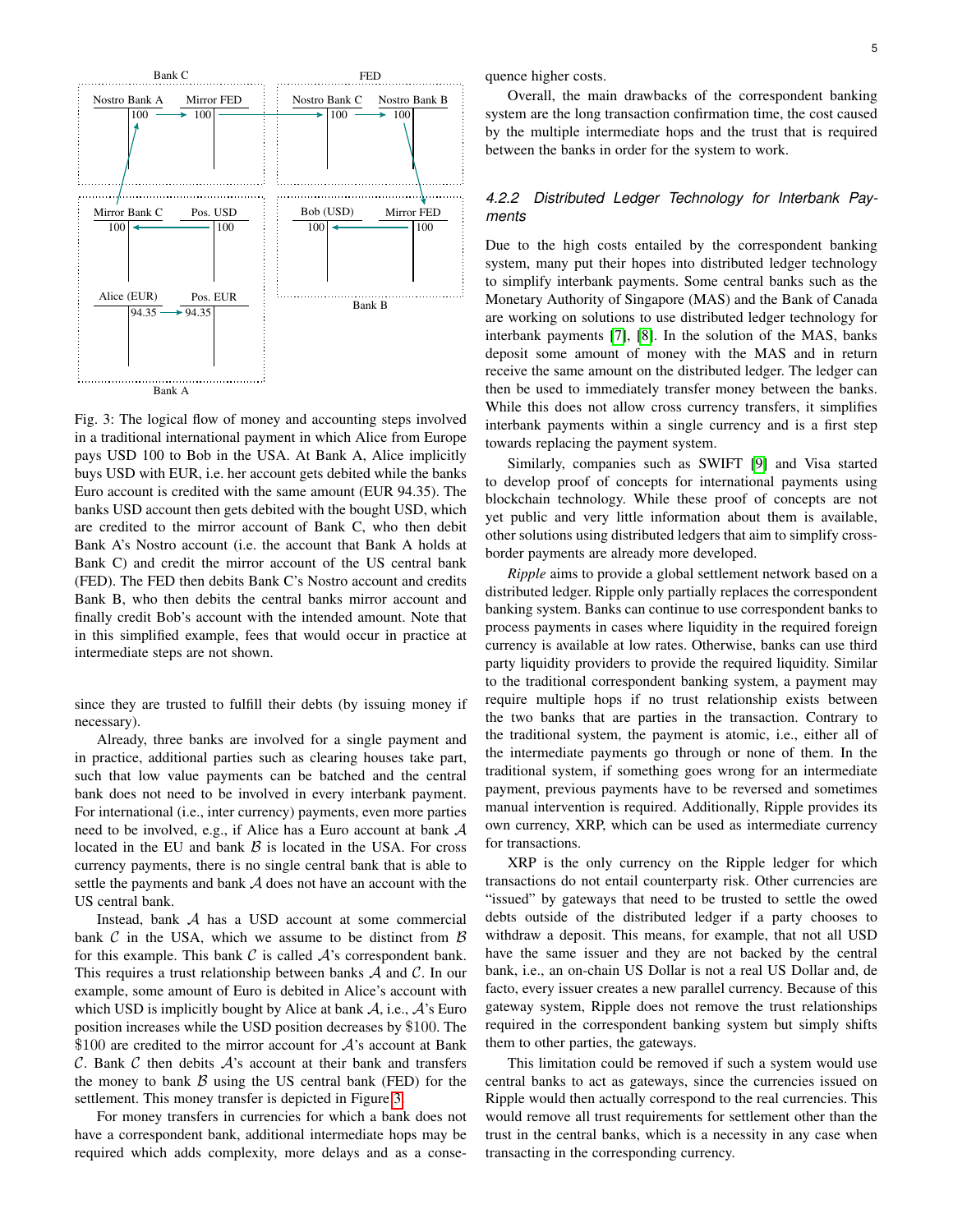<span id="page-5-0"></span>

Fig. 4: Three individual ledgers  $L_1$ ,  $L_2$ , and  $L_3$  that are connected through nodes  $B$  and  $C$ , i.e. node  $B$  participates as writer in  $L_1$ and  $L_2$  and node C participates in both  $L_2$  and  $L_3$ . If each of these ledgers is a blockchain for one currency, a payment from A to  $D$  can be routed through  $B$  and  $C$  as atomic transaction, where B and C provide currency exchange. This can be achieved for example through hashed timelock contracts [\[10\]](#page-6-11).

#### *4.2.3 Outlook*

For financial applications, blockchain technology seems well suited in general, since parties are generally risk averse and do not want to rely on strong trust assumptions. We can evaluate the usefulness of blockchain technology for a given system with our methodology from Section [3.](#page-1-0) If we consider a system for interbank payments, we have multiple parties, the banks, that act as writers. If we only consider single currency systems, we do have a trusted third party, the central bank. The central bank may, however, not want to act as a verifier for every transaction and may only act as a certificate authority giving out licenses to banks to participate in the system. This means that all writers of the system are known and we can use a permissioned blockchain. Whether the chain should be publicly verifiable is a matter of opinion, i.e. the blockchain can either be public or private. On one hand, banks likely want to keep their monetary flows private, on the other hand, having public verifiability may increase the trust of the public in the monetary system. As mentioned in Section [2.2,](#page-1-2) this tension between transparency and privacy can be resolved at the cost of efficiency by using cryptographic techniques to provide privacy while also ensuring public verifiability.

While current systems (such as Ripple) are not yet able to provide trustless intercurrency money transfers, the future development in this area looks promising. Many central banks currently research the possibilities of using blockchain technology for interbank payments and with centrally issued on-chain currency, the value is defined by the actual value of the currency and thus interchangeable.

If countries collaborate in designing their blockchains for interbank payments, they can be designed in a way that allow interaction between chains, e.g. to provide atomic cross currency payments as shown in Figure [4.](#page-5-0) This can be done using techniques that are also used in off-chain payment networks such as hashed timelock contracts [\[10\]](#page-6-11) or by instantiating the blockchains as satellite chains [\[11\]](#page-6-12). In such a system, banks that have accounts on multiple chains can be used to exchange currency and route payments atomically internationally while removing the trust requirements of the correspondent banking system.

# **4.3 Decentralized Autonomous Organizations**

A *Decentralized Autonomous Organizations* (DAO) is an organization that is run autonomously through a set of smart contracts. In contrast to traditional organizations or companies, there is no central control or management. Instead, a DAO is defined by a set of rules encoded in smart contracts that define how the DAO behaves and how it evolves. Typically, a DAO has many investors that then decide by voting how the funds of the DAO should be invested. As the goal of such an organization is to be governed in a completely decentralized way and the investors generally don't know or trust each other, a permissionless blockchain is naturally a good fit for such a design: The system is required to store some state and multiple mutually distrusting and possibly unknown writers exist.

Decentralized autonomous organisations are, however, a special case. For some applications a dedicated permissioned blockchain may be useful for a single DAO. In most cases, however, DAOs do not require their own blockchain but are instead better suited to be build on top of an existing blockchain with an already existing currency (such as Ethereum [\[2\]](#page-6-3)).

#### **4.4 Other use cases**

In the following section we discuss other use cases that have been suggested for blockchain technology.

# *4.4.1 Proof of Ownership*

Proof of Ownership for intellectual property is an often proposed and straightforward use case for blockchains. If the creator of some digital object wants to prove ownership at a later time, he can use a public blockchain as a time stamping service by committing to the digital object together with his identity, e.g. with a hash, and publishing that commitment on the blockchain. This allows to later prove that the object existed at that time and was associated with the respective identity. While this does not fully prove ownership, it does provide evidence of ownership if no one else can show that the object was previously published. Instead of using a blockchain, a trusted third party could provide a proof of ownership, e.g. a patent office. A public blockchain, however, eases the process of providing a proof in a decentralized way and without disclosing details of the digital object.

## *4.4.2 E-Voting*

E-Voting is a problem with many difficulties. Many of the desired e-Voting properties have trade-offs. On one hand, for example, privacy is a main requirement as votes should be anonymous to prevent coercion. On the other hand, e-voting should provide some sort of public verifiability, because otherwise, the provider of the e-voting solution – or someone who managed to compromise it – might be able to change votes at will. In e-voting, many parties are involved and these parties typically do not trust each other. At the same time, e-voting systems require public verifiability, and thus, many have proposed to base e-voting systems on blockchain technology. Due to the requirements, it seems reasonable that blockchain technology can help to achieve some of the desired properties. However, to the best of our knowledge, so far no solution has been proposed that has been shown to be secure, verifiable, and private and there are still many open challenges.